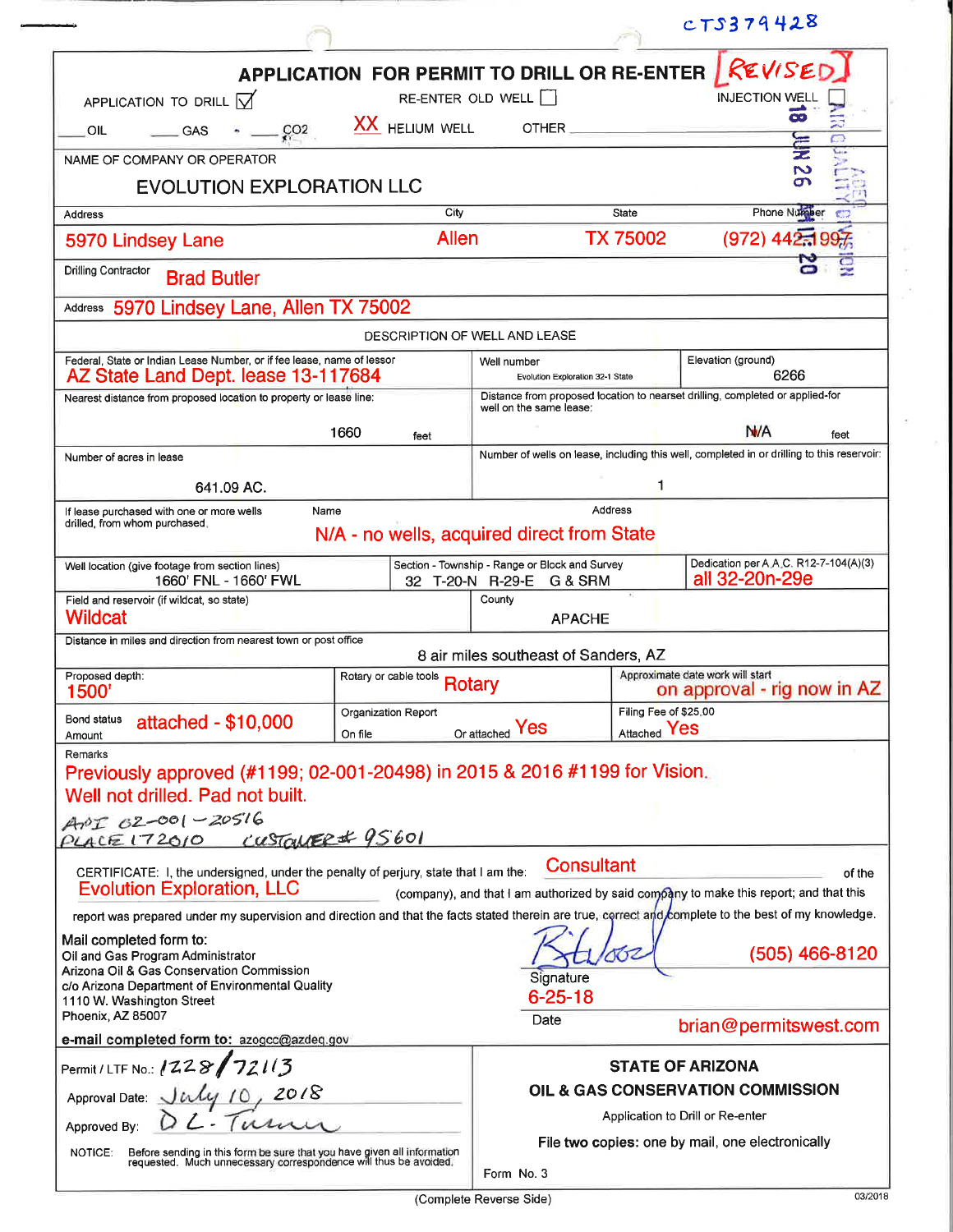- 1. Operator shall outline on the plat the acreage dedicated to the well in compliance with A.A.C. R12-7-107.
- 2. A registered surveyor shall show on the plat the location of the well and certify this information in the space provided.
- 3. ALL DISTANCES SHOWN ON THE PLAT MUST BE FROM THE OUTER BOUNDARIES OF THE SECTION.
- YES XX NO 4. Is the operator the only owner in the dedicated acreage outlined on the plat below?
- 5. If the answer to question four is no, have the interests of all owners been consolidated by communitization agreement or otherwise? YES \_\_\_\_\_\_\_\_ NO \_\_\_\_\_\_\_ If answer is yes, give type of consolidation
- 6. If the answer to question four is no, list all the owners and their respective interests below:

| Owner                             |                                                                                                        | <b>Land Description</b>                                                        |                                                                                                                                                                                                                                                                   |
|-----------------------------------|--------------------------------------------------------------------------------------------------------|--------------------------------------------------------------------------------|-------------------------------------------------------------------------------------------------------------------------------------------------------------------------------------------------------------------------------------------------------------------|
|                                   |                                                                                                        |                                                                                |                                                                                                                                                                                                                                                                   |
|                                   | N 87°44'39" E - 5241.57"                                                                               |                                                                                |                                                                                                                                                                                                                                                                   |
| 1660'<br>1660                     | <b>Evolution Exploration 32-1 State</b><br>LAT: 35.0910995° N<br>LONG: 109.2896729° W<br>(NAD83 DATUM) | dedication<br>all Sec. 32                                                      | <b>CERTIFICATION</b><br>I hereby certify that the information above<br>is true and complete to the best of my<br>knowledge and belief.<br>Name<br><b>Brian Wood</b><br>Position<br><b>Consultant</b><br>Company<br><b>Evolution Exploration, LLC</b>              |
| N 01°35'24" W - 5353.83'          | SECTION 32, TOWNSHIP 20 NORTH<br>RANGE 29 EAST<br><b>GILA &amp; SALT RIVER MERIDIAN</b>                | 5311.84<br>01°28'54"<br>$\omega$<br>LAN<br>12712<br>ROBERT L.<br><b>POUNDS</b> | Date<br>$6 - 9 - 18$<br>I hereby certify that the well location shown<br>on the plat was plotted from field notes of<br>actual surveys made by me or under my<br>supervision, and that the same is true and<br>correct to the best of my knowledge and<br>belief. |
| 660<br>330<br>990<br>1320<br>1650 | S 87°17'36" W - 5233.14"<br>1980<br>2310<br>2640<br>2000                                               | RIZONA<br><b>EXPIRES: 12/31/18</b><br><b>TITTE</b><br>1500<br>1000<br>500      | Date Surveyed<br>05/16/2018<br>Registered Land Surveyor<br>Certificate No.<br>12712                                                                                                                                                                               |

PROPOSED CASING PROGRAM  $C_{\text{rad}}$  & Type  $\frac{1}{\sqrt{2}}$ Т  $D = H$ т  $\overline{C}$ ting Denth

| Size of Casing | Weight | Grade & Type | Top | <b>Bottom</b> | <b>Cementing Depths</b> | Sacks Cement | Type            |
|----------------|--------|--------------|-----|---------------|-------------------------|--------------|-----------------|
| 9.625"         | 40     | $J-55$       | GL  | 200'          | $0' - 200'$             | 56           | <b>Type III</b> |
| 71             | 23     | $J-55$       | GL  | 750'          | $0' - 750'$             | 80           | <b>Type III</b> |
| 4.5"           | 10.5   | $J-55$       | GL  | 1500'         | $0' - 1500'$            | 74           | Prem. Lite      |